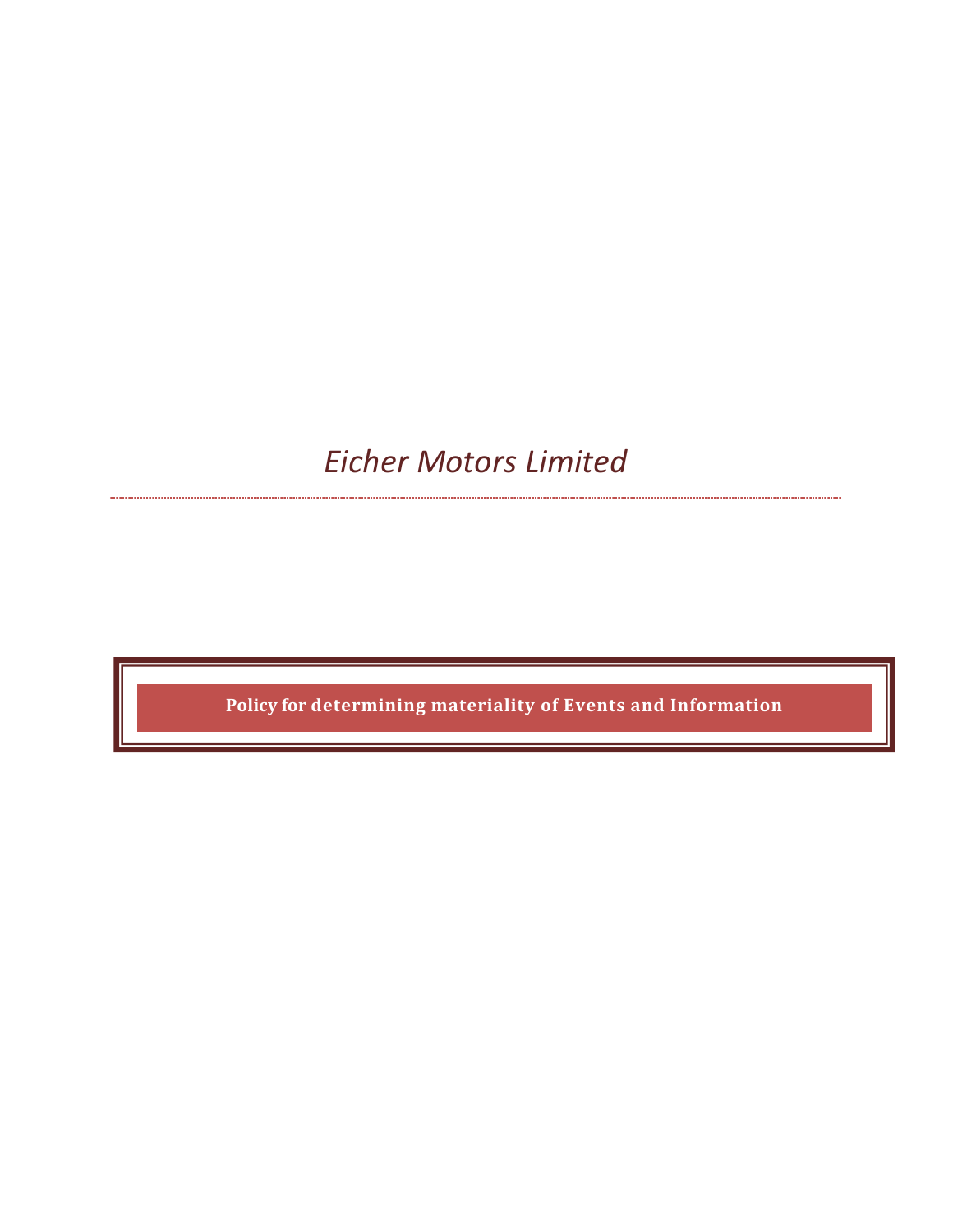#### Introduction

In order to enable investors to make well-informed investment decisions, timely, adequate and accurate disclosure of information on an ongoing basis is essential. In this regard, the Securities and Exchange Board of India ("SEBI") has formulated the SEBI (Listing Obligations & Disclosure Requirements) Regulations, 2015 ("Regulations"). These regulations came into force with effect from December 1, 2015 and the same have been made applicable to all companies whose securities are listed on Indian stock exchanges.

Pursuant to regulation 30(4)(ii) of the Regulations, Eicher Motors Limited ("the Company") is required to formulate a Policy for determining materiality of events and information ("the Policy") for disclosure to the exchanges under the regulations.

### Objective

The objective of this Policy is:

- (a) to ensure disclosure of any event or information which, pursuant to the regulations or this policy is material,
- (b) to determine whether an event or information is material or not, and
- (c) to ensure timely, accurate, uniform and transparent disclosure.

## Effective Date

This Policy was approved by the Board of Directors of the Company and is effective from February 5, 2016.

#### Information required to be disclosed

Following three categories of events/ information are required to be disclosed to the stock exchanges:

- (a) Events/ Information which are specified under Para-A of Part-A of Schedule III of the Regulations which are deemed to be material events, without applying the principle of materiality.
- (b) Events/ Information which are specified under Para-B of Part-A of Schedule III, if such events or information are considered material by the committee of KMPs, after applying the principle of materiality as set out below.
- (c) Such events/ information which are considered material by the committee of KMPs, after applying the principle of materiality as set out below.

Committee of KMPs shall mean committee consisting of the Managing Director, the Chief Financial Officer and the Compliance Officer.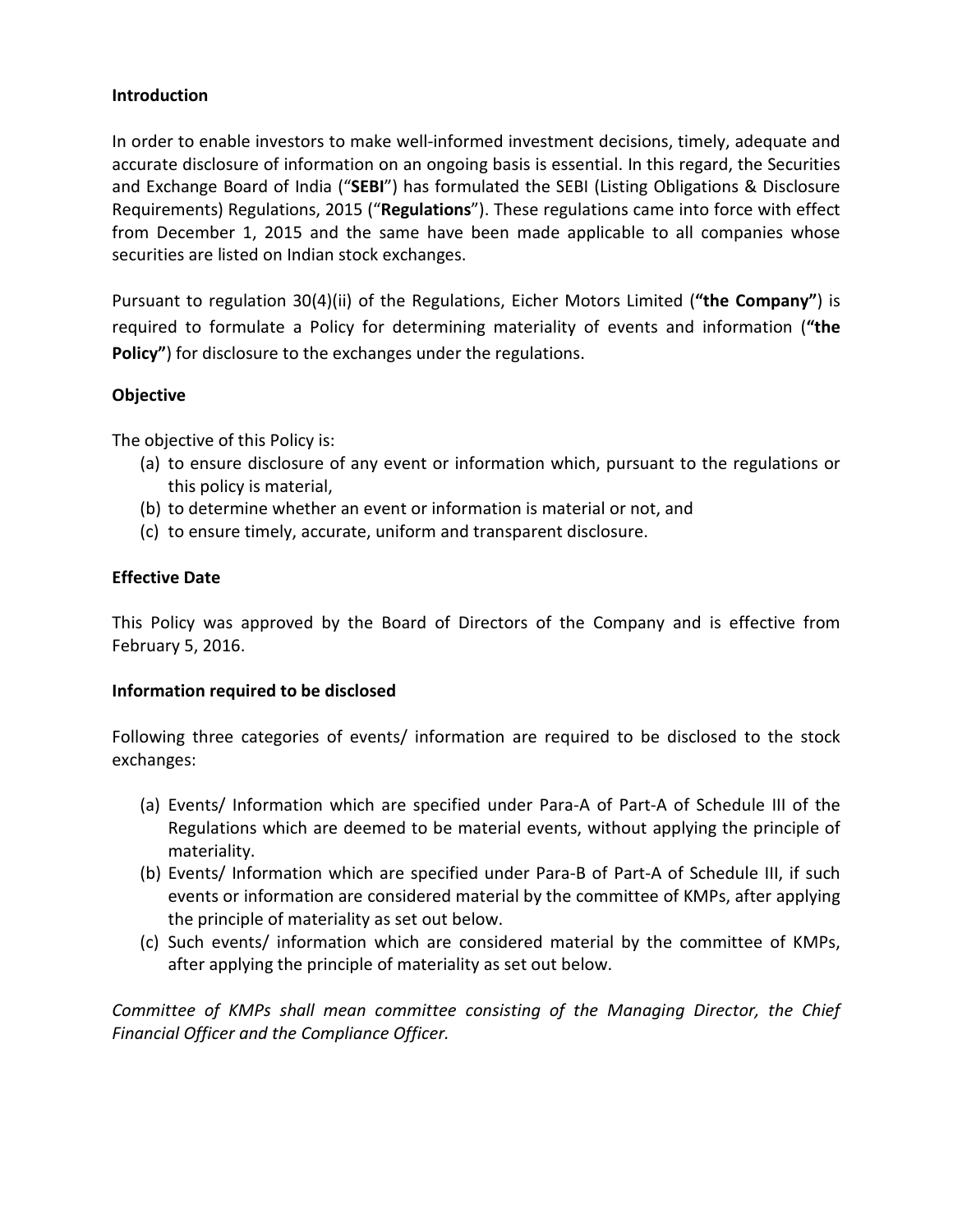## Principle of Materiality

Subject to the provisions of the Regulations, materiality of any event/ information will be decided on a case to case basis. Following "Qualitative" criteria and/or "Quantitative" criteria shall be applied to determine whether an event/ information is material or not.

#### Qualitative Criteria

The event or information shall be considered material if:

- (a) the omission of an event or information is likely to result in discontinuity or alteration of event or information disclosed earlier under the regulations and available in public; or
- (b) the omission of an event or information is likely to result in significant market reaction if the said omission came to light at a later date; or
- (c) in the opinion of the committee of KMPs, the event or information is material.

#### Quantitative Criteria

The event or information shall be considered material if the impact or the value involved exceeds:

- (a) 10 % of consolidated net worth of the Company, or
- (b) 10 % of consolidated revenue of the Company, or
- (c) 10 % of consolidated gross profit of the Company.

Financial figures as per the last year Audited Consolidated Annual Accounts shall be considered.

#### Responsibility of disclosure

The Board of Directors of the Company has authorized the Committee of KMPs to determine the materiality of an event or information. Based on the decision of the Committee, the Compliance Officer shall be responsible for making disclosure to the stock exchanges.

#### Disclosure relating to subsidiaries

The Company shall also disclose to the stock exchanges, events and information relating to the subsidiaries which are material for the Company by applying the criteria stated above.

#### Time of disclosure

Subject to provisions of the Regulations, the Company shall inform the stock exchanges about all material events or information within 24 hours from the occurrence of the event or information. In case of delay in making any disclosure, an explanation for such delay shall be submitted along with the disclosure to the exchanges.